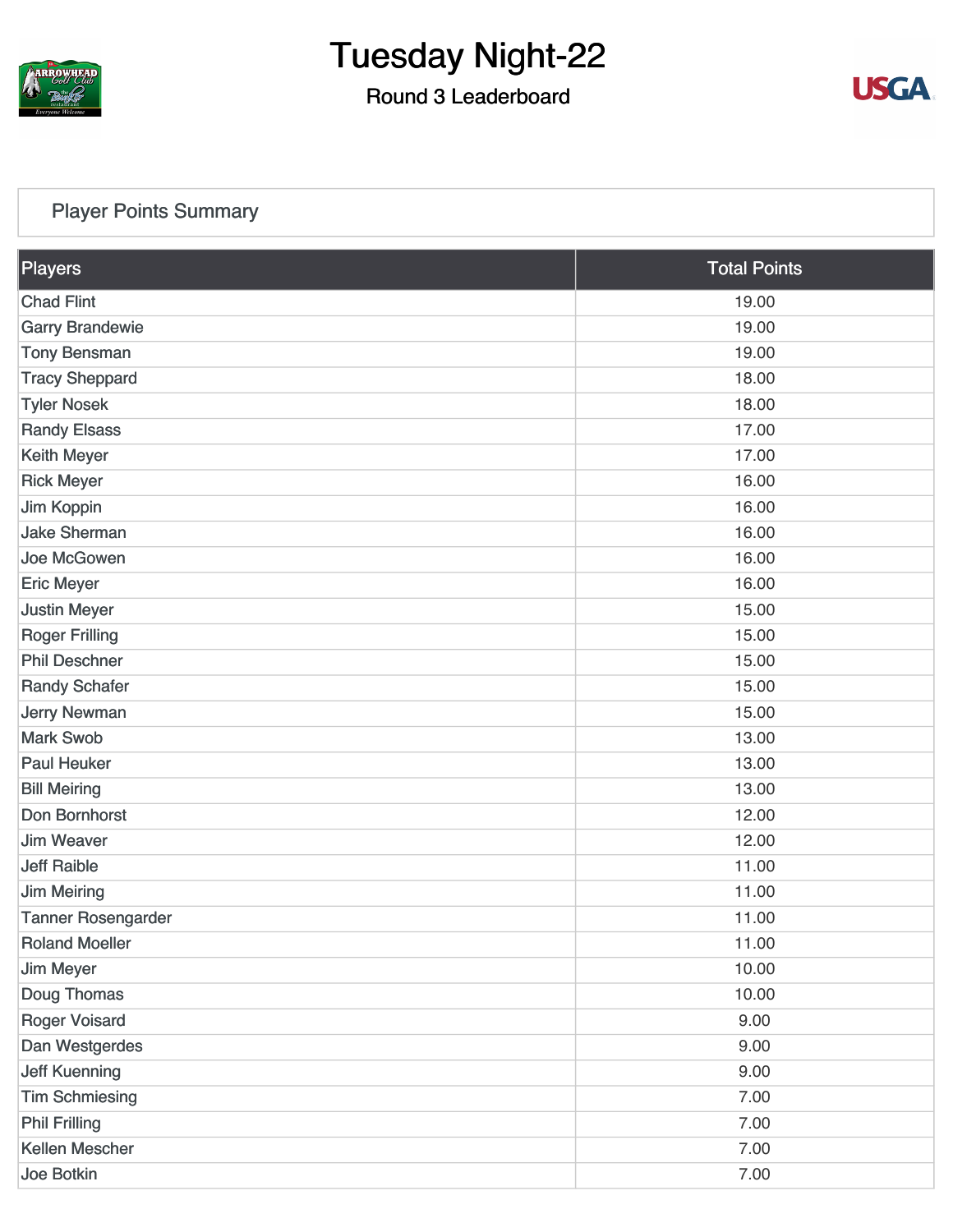

ARROWUEAD

### Round 3 Leaderboard



| <b>Gene Voisard</b>     | 7.00   |
|-------------------------|--------|
| Craig Topp              | 6.00   |
| <b>Vince Clune</b>      | 6.00   |
| <b>Steve Myers</b>      | 6.00   |
| <b>Jack Stueve</b>      | 6.00   |
| <b>Patrick Kirkland</b> | 6.00   |
| <b>Frank Kamin</b>      | 5.00   |
| <b>Micheal Trejo</b>    | 5.00   |
| <b>Tony Schmiesing</b>  | 4.00   |
| Don Goldschmidt         | 4.00   |
| <b>Bill Cunningham</b>  | 3.00   |
| <b>Mike Flynn</b>       | 3.00   |
| <b>Andrew Bailey</b>    | 3.00   |
| <b>Total Points</b>     | 528.00 |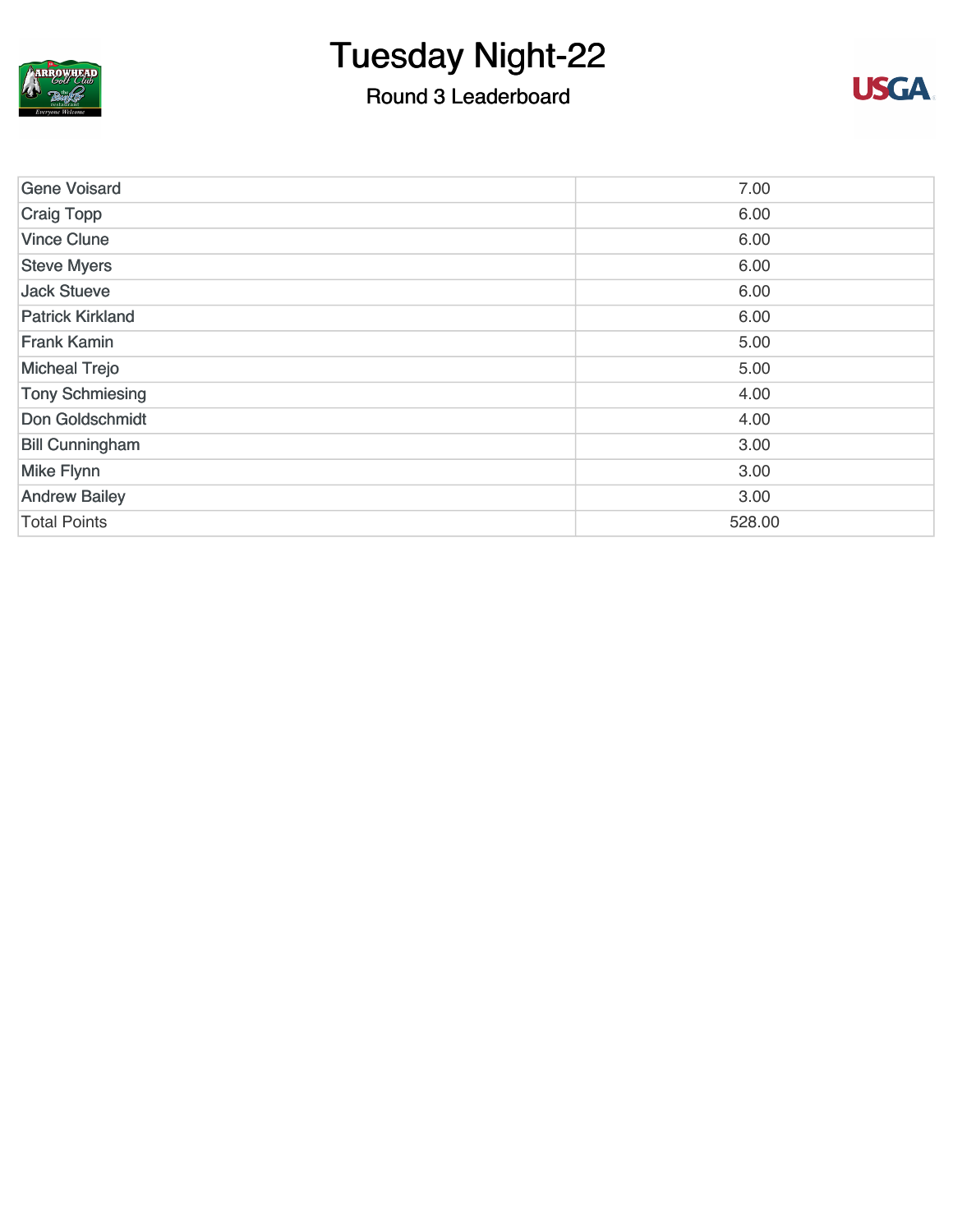

### Round 3 Leaderboard



### [Team Points Summary](https://static.golfgenius.com/v2tournaments/team_points?league_id=8105993687684621485&round_id=8105995527977444575)

| <b>Teams</b>                | <b>Total Points</b> |
|-----------------------------|---------------------|
| Keith T-T                   | 64.00               |
| <b>Primary Eyecare</b>      | 59.00               |
| <b>Dorsten Construction</b> | 53.00               |
| <b>Karls Place</b>          | 52.00               |
| <b>Master Maintenance</b>   | 49.00               |
| <b>Edward Jones</b>         | 48.00               |
| <b>Brucken Pub</b>          | 40.00               |
| <b>Lincoln Electric</b>     | 39.00               |
| <b>MAP Transportation</b>   | 36.00               |
| <b>Globus Printing</b>      | 35.00               |
| <b>Willy's Tavern</b>       | 29.00               |
| <b>Garmann Miller</b>       | 24.00               |
| <b>Total Points</b>         | 528.00              |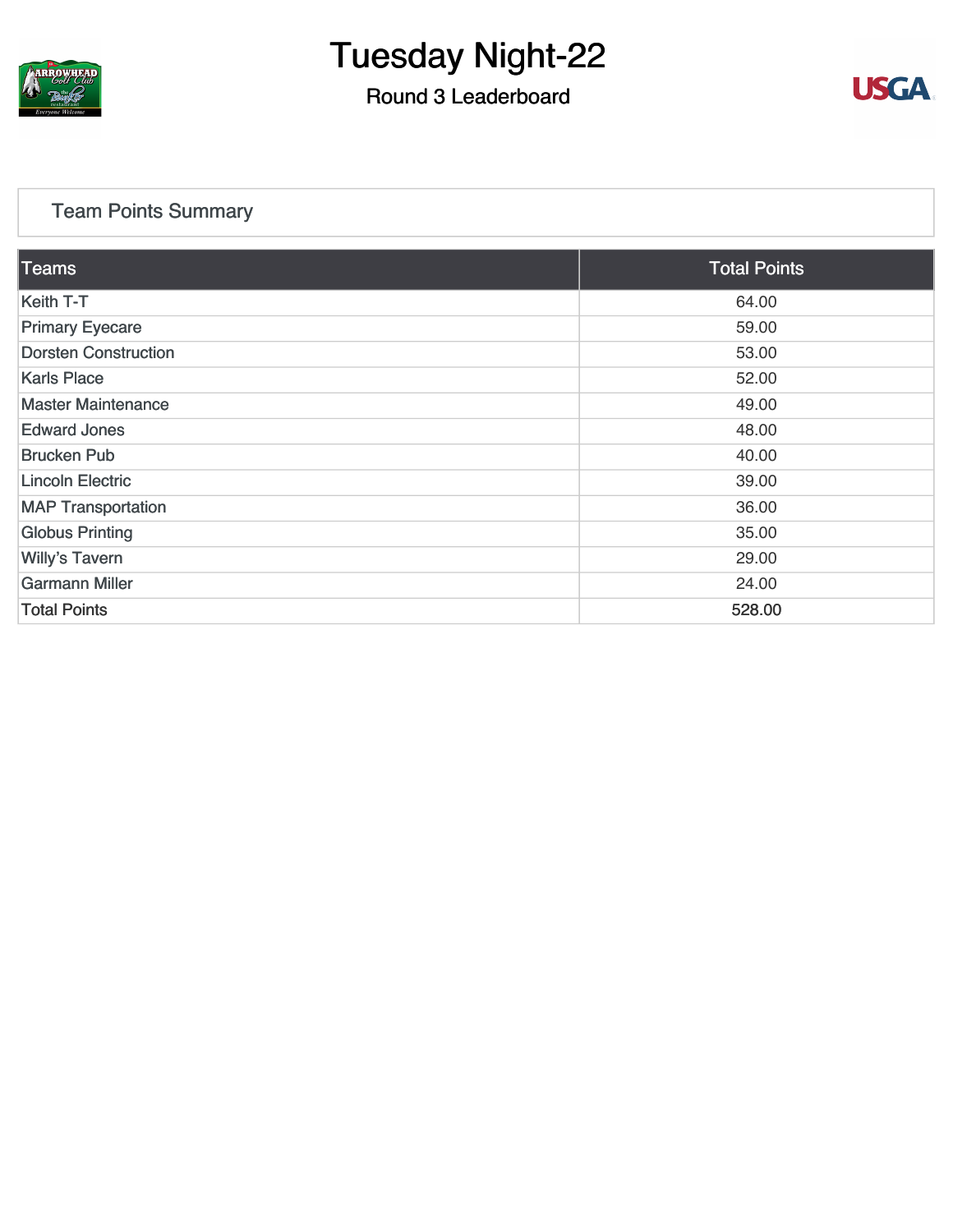

### Round 3 Leaderboard



#### [Individual Total Points](https://static.golfgenius.com/v2tournaments/8105996000759391409?called_from=&round_index=3)

| Pos.            | Player                    | <b>R1</b> | <b>R2</b> | <b>Points</b> |
|-----------------|---------------------------|-----------|-----------|---------------|
| T1              | <b>Tracy Sheppard</b>     | 17.00     | 18.00     | 35.00         |
| T1              | <b>Garry Brandewie</b>    | 16.00     | 19.00     | 35.00         |
| 3               | <b>Chad Flint</b>         | 14.00     | 19.00     | 33.00         |
| T4              | <b>Bill Meiring</b>       | 19.00     | 13.00     | 32.00         |
| <b>T4</b>       | <b>Jake Sherman</b>       | 16.00     | 16.00     | 32.00         |
| T <sub>6</sub>  | <b>Eric Meyer</b>         | 14.00     | 16.00     | 30.00         |
| T <sub>6</sub>  | <b>Phil Deschner</b>      | 15.00     | 15.00     | 30.00         |
| 8               | <b>Roger Frilling</b>     | 14.00     | 15.00     | 29.00         |
| 9               | <b>Paul Heuker</b>        | 15.00     | 13.00     | 28.00         |
| T <sub>10</sub> | <b>Jeff Kuenning</b>      | 17.00     | 9.00      | 26.00         |
| T <sub>10</sub> | <b>Tanner Rosengarder</b> | 15.00     | 11.00     | 26.00         |
| 12              | <b>Randy Elsass</b>       | 8.00      | 17.00     | 25.00         |
| T <sub>13</sub> | <b>Tony Bensman</b>       | 5.00      | 19.00     | 24.00         |
| T <sub>13</sub> | Joe Botkin                | 17.00     | 7.00      | 24.00         |
| T <sub>13</sub> | Jim Koppin                | 8.00      | 16.00     | 24.00         |
| T16             | <b>Tyler Nosek</b>        | 5.00      | 18.00     | 23.00         |
| T <sub>16</sub> | <b>Jerry Newman</b>       | 8.00      | 15.00     | 23.00         |
| T16             | Don Bornhorst             | 11.00     | 12.00     | 23.00         |
| T <sub>19</sub> | Joe McGowen               | 6.00      | 16.00     | 22.00         |
| T <sub>19</sub> | <b>Kellen Mescher</b>     | 15.00     | 7.00      | 22.00         |
| T <sub>19</sub> | <b>Roland Moeller</b>     | 11.00     | 11.00     | 22.00         |
| T <sub>19</sub> | <b>Randy Schafer</b>      | 7.00      | 15.00     | 22.00         |
| T <sub>23</sub> | Don Goldschmidt           | 16.00     | 4.00      | 20.00         |
| T <sub>23</sub> | <b>Steve Myers</b>        | 14.00     | 6.00      | 20.00         |
| T <sub>23</sub> | Dan Westgerdes            | 11.00     | 9.00      | 20.00         |
| T <sub>23</sub> | <b>Vince Clune</b>        | 14.00     | 6.00      | 20.00         |
| T <sub>27</sub> | <b>Mike Flynn</b>         | 16.00     | 3.00      | 19.00         |
| T <sub>27</sub> | <b>Mark Swob</b>          | 6.00      | 13.00     | 19.00         |
| T <sub>27</sub> | <b>Mark Meyer</b>         | 19.00     | 0.00      | 19.00         |
| <b>T30</b>      | <b>Jim Meiring</b>        | 6.00      | 11.00     | 17.00         |
| T30             | Doug Thomas               | 7.00      | 10.00     | 17.00         |
| <b>T30</b>      | <b>Keith Meyer</b>        | 0.00      | 17.00     | 17.00         |
| T30             | <b>Terry Griner</b>       | 17.00     | 0.00      | 17.00         |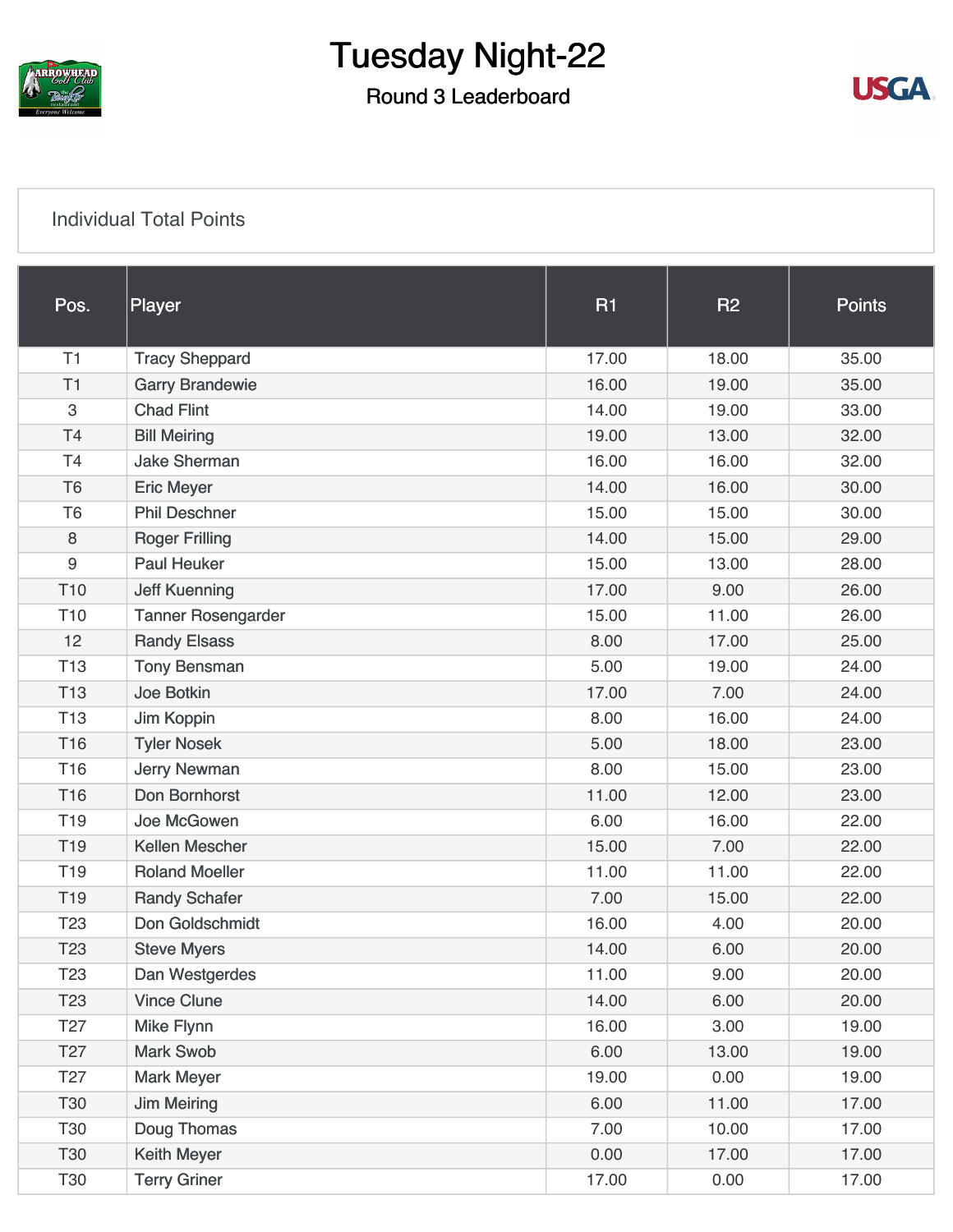

### Round 3 Leaderboard



| T34        | <b>Roger Voisard</b>    | 7.00  | 9.00  | 16.00 |
|------------|-------------------------|-------|-------|-------|
| T34        | <b>Jeff Raible</b>      | 5.00  | 11.00 | 16.00 |
| T34        | <b>Rick Meyer</b>       | 0.00  | 16.00 | 16.00 |
| <b>T37</b> | <b>Justin Meyer</b>     | 0.00  | 15.00 | 15.00 |
| <b>T37</b> | <b>Alex Hoying</b>      | 15.00 | 0.00  | 15.00 |
| 39         | Jerry Bergman           | 14.00 | 0.00  | 14.00 |
| T40        | <b>Craig Topp</b>       | 7.00  | 6.00  | 13.00 |
| T40        | <b>Frank Kamin</b>      | 8.00  | 5.00  | 13.00 |
| T42        | <b>Micheal Trejo</b>    | 7.00  | 5.00  | 12.00 |
| T42        | <b>Tony Schmiesing</b>  | 8.00  | 4.00  | 12.00 |
| T42        | <b>Patrick Kirkland</b> | 6.00  | 6.00  | 12.00 |
| T42        | <b>Jim Weaver</b>       | 0.00  | 12.00 | 12.00 |
| T42        | <b>Frank Schafer</b>    | 12.00 | 0.00  | 12.00 |
| T47        | <b>Jack Stueve</b>      | 5.00  | 6.00  | 11.00 |
| T47        | <b>Greg Borchers</b>    | 11.00 | 0.00  | 11.00 |
| T49        | <b>Jim Meyer</b>        | 0.00  | 10.00 | 10.00 |
| T49        | <b>Mike Griner</b>      | 10.00 | 0.00  | 10.00 |
| 51         | John Campbell, Jr       | 8.00  | 0.00  | 8.00  |
| <b>T52</b> | <b>Gene Voisard</b>     | 0.00  | 7.00  | 7.00  |
| <b>T52</b> | <b>Tim Schmiesing</b>   | 0.00  | 7.00  | 7.00  |
| <b>T52</b> | <b>Phil Frilling</b>    | 0.00  | 7.00  | 7.00  |
| 55         | <b>Bill Cunningham</b>  | 3.00  | 3.00  | 6.00  |
| <b>T56</b> | <b>Andrew Bailey</b>    | 0.00  | 3.00  | 3.00  |
| <b>T56</b> | <b>Chris McHenry</b>    | 3.00  | 0.00  | 3.00  |
|            |                         |       |       |       |

Total Points Allocated: 1056.00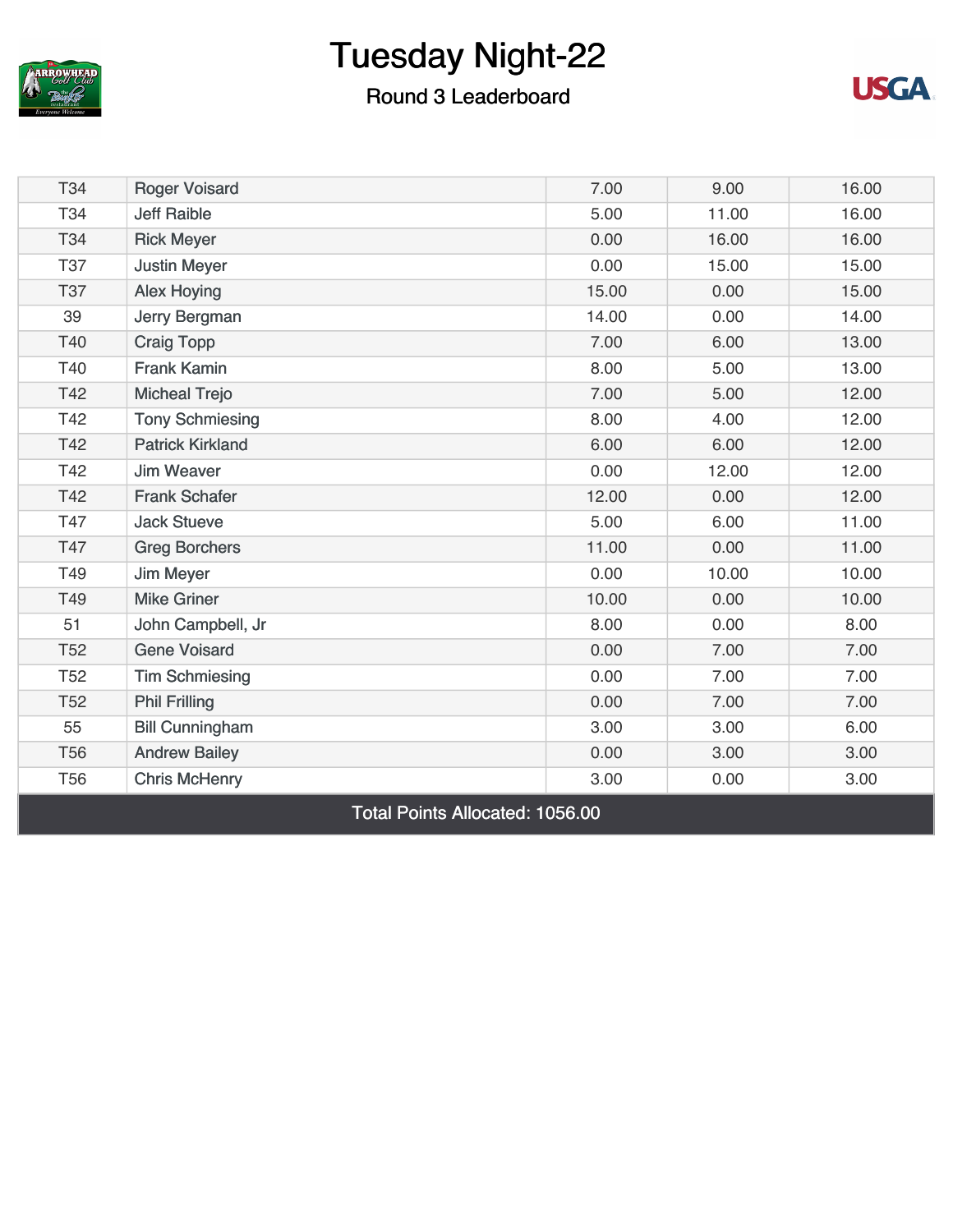

### Round 3 Leaderboard



### [Individual Total Points \(Tue, April 26\)](https://static.golfgenius.com/v2tournaments/8105996012738323636?called_from=&round_index=3)

| <b>Points</b> | Player                 | Match       | Player                 | <b>Points</b> |
|---------------|------------------------|-------------|------------------------|---------------|
| 4.00          | Don Goldschmidt        | 4 & 3       | <b>Tracy Sheppard</b>  | 18.00         |
| 7.00          | <b>Gene Voisard</b>    | 4 & 3       | <b>Roger Frilling</b>  | 15.00         |
| 19.00         | <b>Chad Flint</b>      | 5 & 3       | <b>Mike Flynn</b>      | 3.00          |
| 9.00          | <b>Roger Voisard</b>   | <b>Tied</b> | <b>Bill Meiring</b>    | 13.00         |
| 17.00         | <b>Keith Meyer</b>     | 3 & 1       | <b>Micheal Trejo</b>   | 5.00          |
| 16.00         | <b>Eric Meyer</b>      | 3 & 2       | <b>Steve Myers</b>     | 6.00          |
| 16.00         | Joe McGowen            | 2 & 1       | <b>Craig Topp</b>      | 6.00          |
| 15.00         | <b>Justin Meyer</b>    | 3 & 2       | Kellen Mescher         | 7.00          |
| 18.00         | <b>Tyler Nosek</b>     | 5 & 3       | <b>Tony Schmiesing</b> | 4.00          |
| 9.00          | <b>Jeff Kuenning</b>   | <b>Tied</b> | <b>Paul Heuker</b>     | 13.00         |
| 11.00         | <b>Roland Moeller</b>  | 2 up        | <b>Jim Meiring</b>     | 11.00         |
| 15.00         | <b>Jerry Newman</b>    | 2 & 1       | <b>Tim Schmiesing</b>  | 7.00          |
| 3.00          | <b>Bill Cunningham</b> | 4 & 2       | <b>Tony Bensman</b>    | 19.00         |
| 17.00         | <b>Randy Elsass</b>    | 3 & 2       | <b>Frank Kamin</b>     | 5.00          |
| 19.00         | <b>Garry Brandewie</b> | 4 & 2       | <b>Andrew Bailey</b>   | 3.00          |
| 9.00          | Dan Westgerdes         | <b>Tied</b> | <b>Mark Swob</b>       | 13.00         |
| 7.00          | Joe Botkin             | 2 up        | <b>Randy Schafer</b>   | 15.00         |
| 6.00          | <b>Jack Stueve</b>     | 3 & 2       | <b>Jake Sherman</b>    | 16.00         |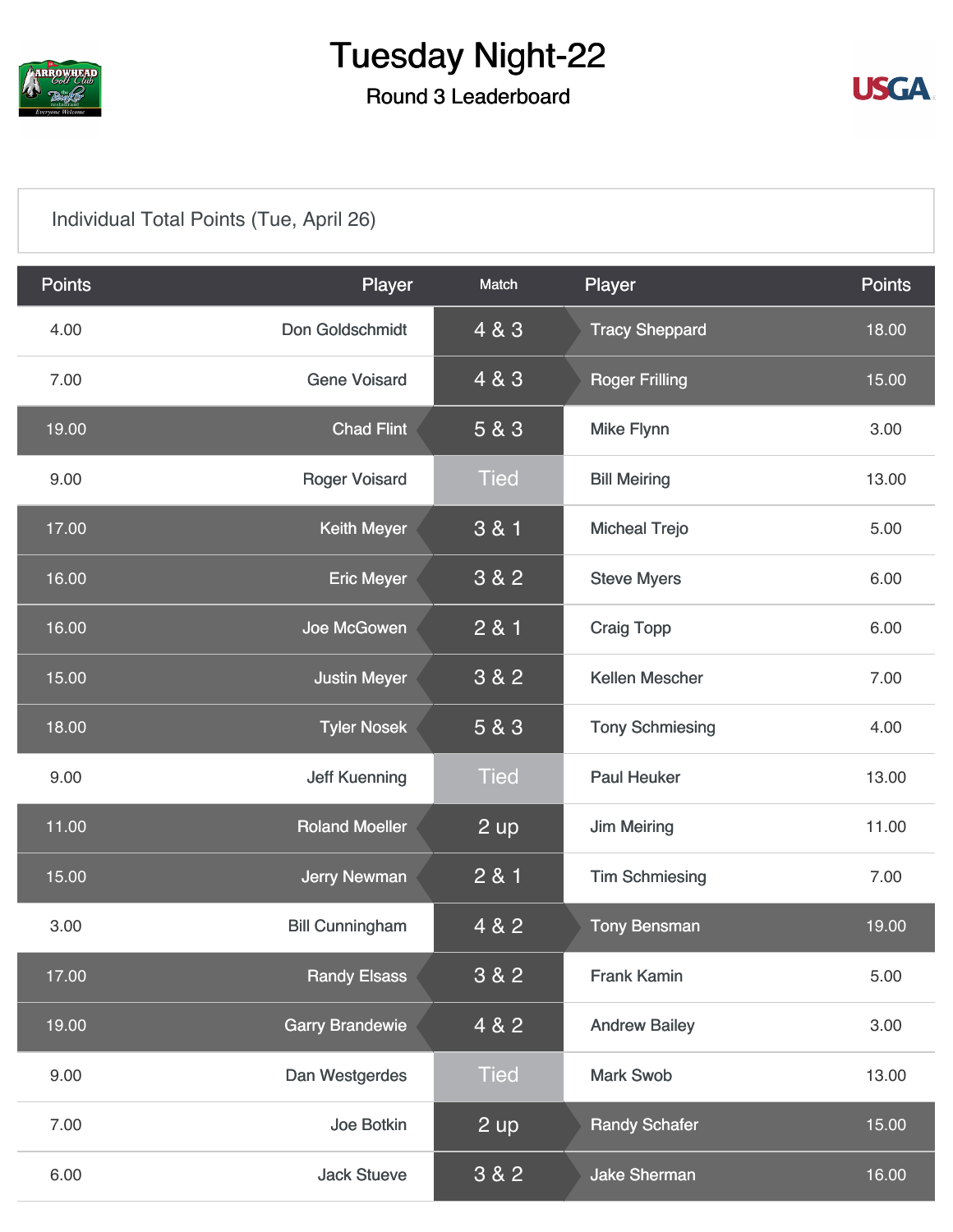

Round 3 Leaderboard



| 12.00                                 | Don Bornhorst             | 281         | <b>Jim Meyer</b>        | 10.00 |
|---------------------------------------|---------------------------|-------------|-------------------------|-------|
| 6.00                                  | <b>Vince Clune</b>        | 2 & 1       | <b>Rick Meyer</b>       | 16.00 |
| 15.00                                 | <b>Phil Deschner</b>      | 281         | <b>Phil Frilling</b>    | 7.00  |
| 16.00                                 | Jim Koppin                | 2 & 1       | <b>Patrick Kirkland</b> | 6.00  |
| 10.00                                 | Doug Thomas               | 1 up        | Jim Weaver              | 12.00 |
| 11.00                                 | <b>Tanner Rosengarder</b> | <b>Tied</b> | <b>Jeff Raible</b>      | 11.00 |
| <b>Total Points Allocated: 528.00</b> |                           |             |                         |       |